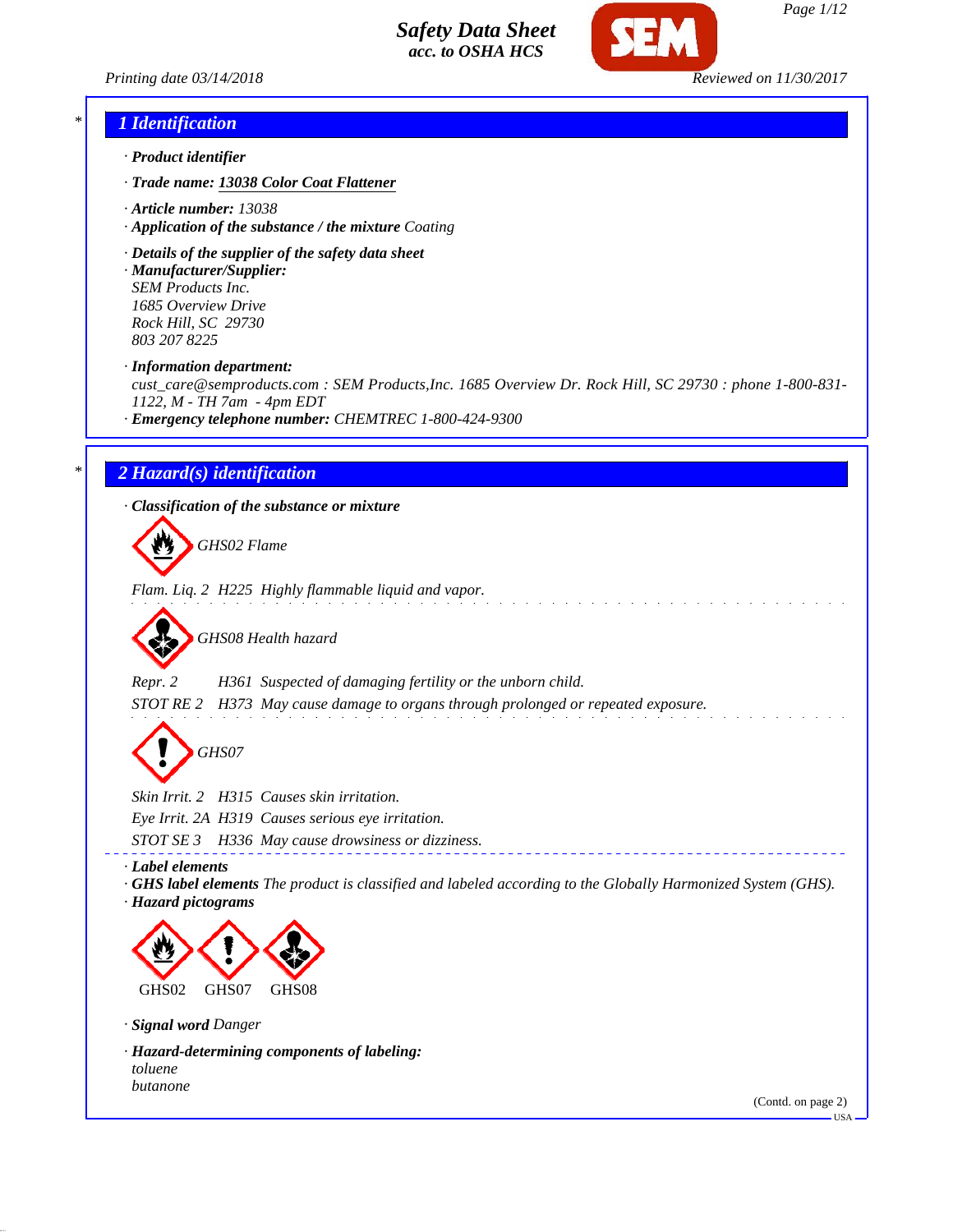*Printing date 03/14/2018 Reviewed on 11/30/2017*

**SEM** 

## *Trade name: 13038 Color Coat Flattener*

|                                     | (Contd. of page 1)                                                                                            |
|-------------------------------------|---------------------------------------------------------------------------------------------------------------|
| · Hazard statements                 |                                                                                                               |
|                                     | H225 Highly flammable liquid and vapor.                                                                       |
| H315 Causes skin irritation.        |                                                                                                               |
| H319 Causes serious eye irritation. |                                                                                                               |
|                                     | H361 Suspected of damaging fertility or the unborn child.                                                     |
|                                     | H336 May cause drowsiness or dizziness.                                                                       |
|                                     | H373 May cause damage to organs through prolonged or repeated exposure.                                       |
| · Precautionary statements          |                                                                                                               |
| P <sub>201</sub>                    | Obtain special instructions before use.                                                                       |
| P <sub>202</sub>                    | Do not handle until all safety precautions have been read and understood.                                     |
| P210                                | Keep away from heat/sparks/open flames/hot surfaces. - No smoking.                                            |
| P <sub>240</sub>                    | Ground/bond container and receiving equipment.                                                                |
| P241                                | Use explosion-proof electrical/ventilating/lighting/equipment.                                                |
| P <sub>242</sub>                    | Use only non-sparking tools.                                                                                  |
| P243                                | Take precautionary measures against static discharge.                                                         |
| P <sub>260</sub>                    | Do not breathe dust/fume/gas/mist/vapors/spray.                                                               |
| P <sub>264</sub>                    | Wash thoroughly after handling.                                                                               |
| P271                                | Use only outdoors or in a well-ventilated area.                                                               |
| P <sub>280</sub>                    | Wear protective gloves/protective clothing/eye protection/face protection.                                    |
|                                     | P303+P361+P353 If on skin (or hair): Take off immediately all contaminated clothing. Rinse skin with water/   |
|                                     | shower.                                                                                                       |
| $P304 + P340$                       | IF INHALED: Remove person to fresh air and keep comfortable for breathing.                                    |
|                                     | P305+P351+P338 If in eyes: Rinse cautiously with water for several minutes. Remove contact lenses, if present |
|                                     | and easy to do. Continue rinsing.                                                                             |
| P308+P313                           | IF exposed or concerned: Get medical advice/attention.                                                        |
| P312                                | Call a poison center/doctor if you feel unwell.                                                               |
| P321                                | Specific treatment (see on this label).                                                                       |
| P314                                | Get medical advice/attention if you feel unwell.                                                              |
| $P362 + P364$                       | Take off contaminated clothing and wash it before reuse.                                                      |
| $P332 + P313$                       | If skin irritation occurs: Get medical advice/attention.                                                      |
| $P337 + P313$                       | If eye irritation persists: Get medical advice/attention.                                                     |
| $P370 + P378$                       | In case of fire: Use for extinction: CO2, powder or water spray.                                              |
| $P403 + P233$                       | Store in a well-ventilated place. Keep container tightly closed.                                              |
| $P403 + P235$                       | Store in a well-ventilated place. Keep cool.                                                                  |
| P <sub>405</sub>                    | Store locked up.                                                                                              |
| P501                                | Dispose of contents/container in accordance with local/regional/national/international<br>regulations.        |
| · Classification system:            |                                                                                                               |
| $\cdot$ NFPA ratings (scale 0 - 4)  |                                                                                                               |



*Health = 2 Fire = 3 Reactivity = 0*

*· HMIS-ratings (scale 0 - 4)*

 HEALTH FIRE  $\overline{REACTIVITY[0]}$  *Reactivity* = 0 2 *Health = 2* 3 *Fire = 3*

*· Other hazards*

*· Results of PBT and vPvB assessment*

*· PBT: Not applicable.*

(Contd. on page 3) USA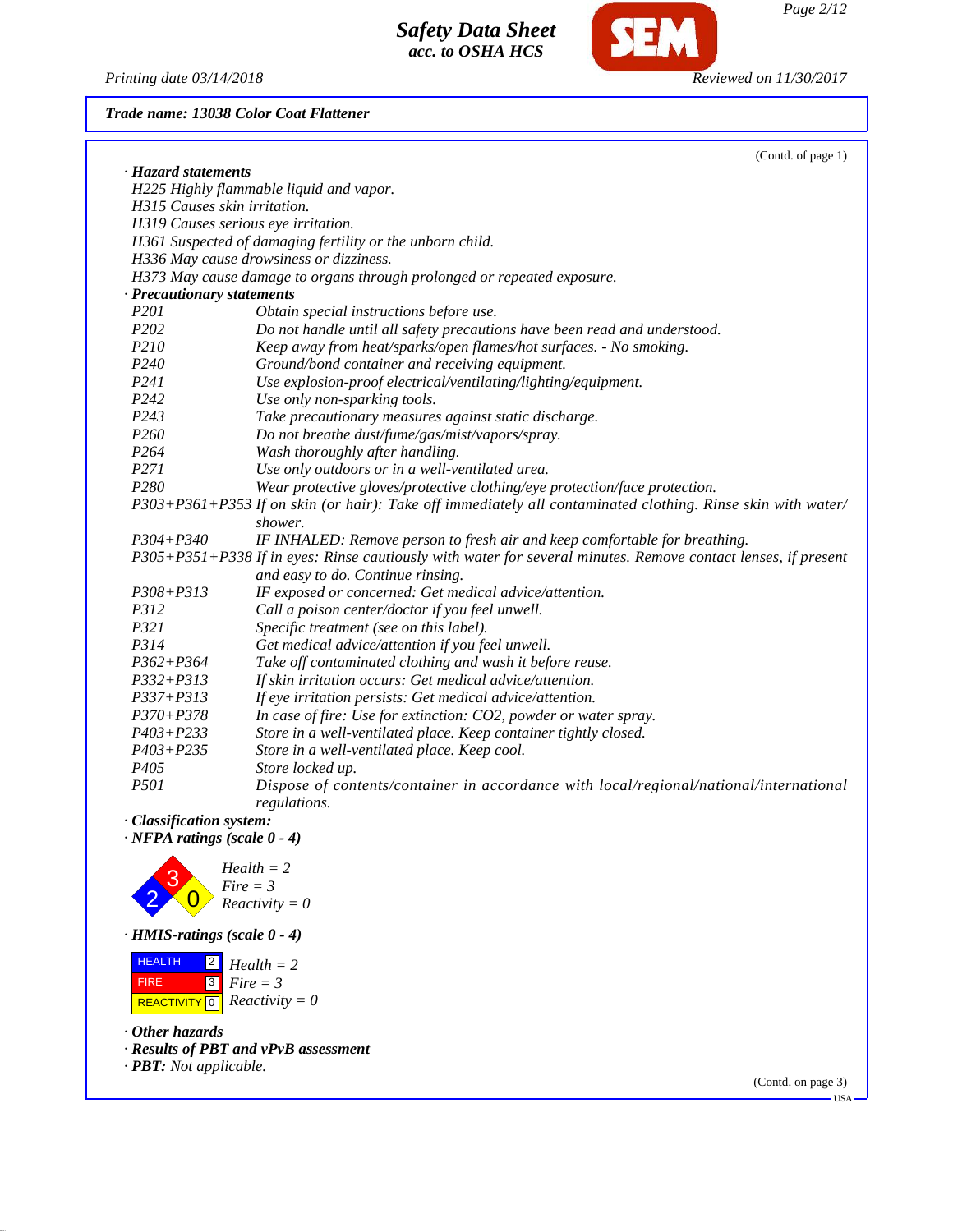*Printing date 03/14/2018 Reviewed on 11/30/2017*

*Trade name: 13038 Color Coat Flattener*

*· vPvB: Not applicable.*

(Contd. of page 2)

*Page 3/12*

#### *\* 3 Composition/information on ingredients*

*· Chemical characterization: Mixtures*

*· Description:*

*Mixture: consisting of the following components. Weight percentages*

| · Dangerous components: |                                                    |                 |
|-------------------------|----------------------------------------------------|-----------------|
| 108-88-3 toluene        |                                                    | $40 - 60\%$     |
|                         | $2807-30-9$ 2-(propyloxy)ethanol                   | $10 - 13%$      |
|                         | 108-65-6 2-methoxy-1-methylethyl acetate           | $10 - 13\%$     |
|                         | $9011-05-6$ Urea polymer                           | $\geq 7 < 10\%$ |
|                         | 78-93-3 <i>butanone</i>                            | $5 - 7\%$       |
|                         | 112926-00-8 precipitated Silica (Silica-Amorphous) | $1.5 - 5\%$     |
|                         | 51796-19-1 Caster oil derivative                   | $1 - 1.5\%$     |

#### *\* 4 First-aid measures*

- *· Description of first aid measures*
- *· After inhalation: In case of unconsciousness place patient stably in side position for transportation.*
- *· After skin contact: Immediately wash with water and soap and rinse thoroughly.*
- *· After eye contact:*
- *Rinse opened eye for several minutes under running water. If symptoms persist, consult a doctor.*
- *· After swallowing: If symptoms persist consult doctor.*
- *· Information for doctor:*
- *· Most important symptoms and effects, both acute and delayed No further relevant information available.*
- *· Indication of any immediate medical attention and special treatment needed*

*No further relevant information available.*

#### *\* 5 Fire-fighting measures*

*· Extinguishing media*

- *· Suitable extinguishing agents:*
- *CO2, extinguishing powder or water spray. Fight larger fires with water spray or alcohol resistant foam.*
- *· For safety reasons unsuitable extinguishing agents: Water with full jet*
- *· Special hazards arising from the substance or mixture No further relevant information available.*
- *· Advice for firefighters*
- *· Protective equipment: No special measures required.*

#### *\* 6 Accidental release measures*

- *· Personal precautions, protective equipment and emergency procedures*
- *Wear protective equipment. Keep unprotected persons away.*

*· Environmental precautions: Do not allow to enter sewers/ surface or ground water.*

(Contd. on page 4)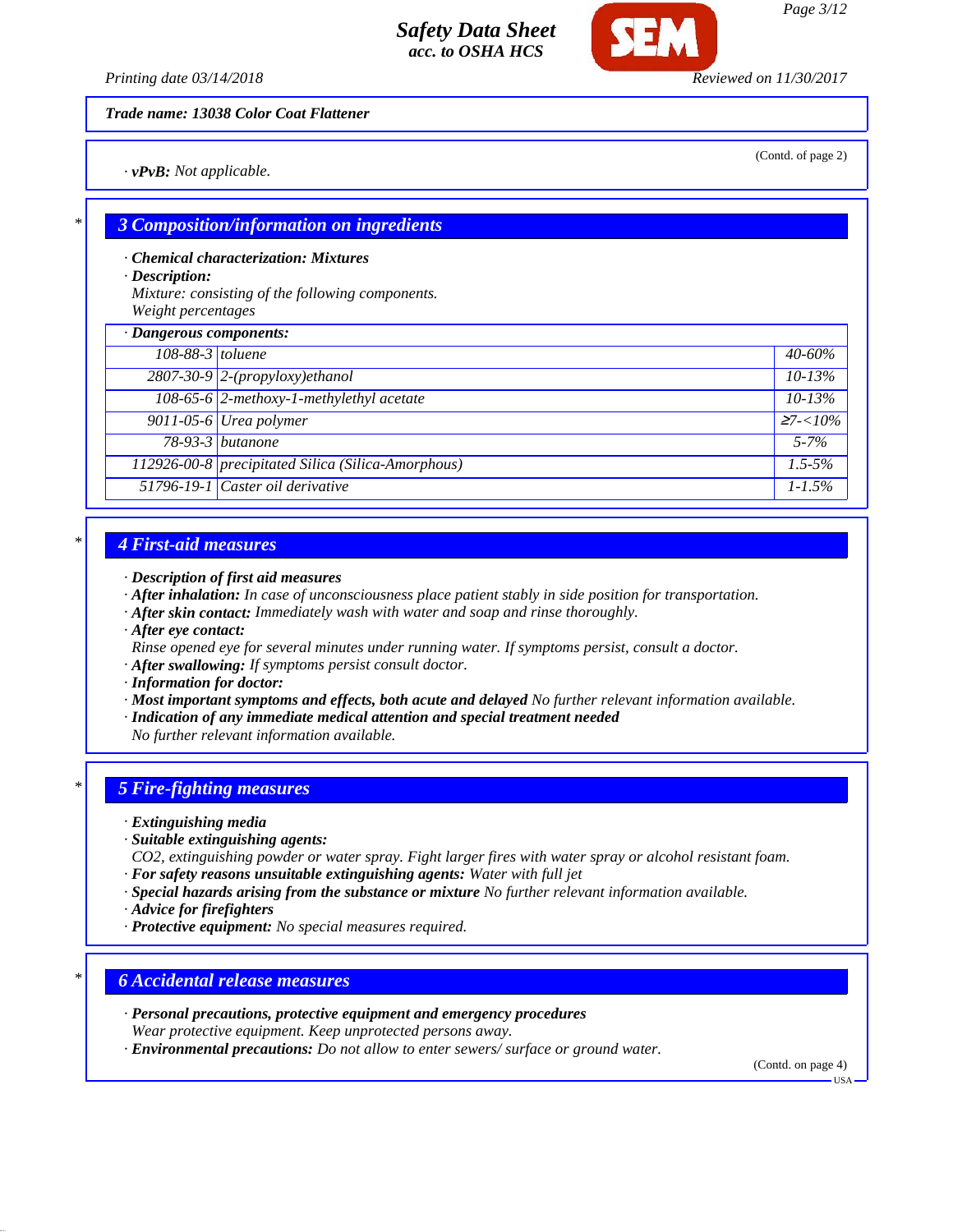

*Page 4/12*

#### *Trade name: 13038 Color Coat Flattener*

| · Reference to other sections | · Methods and material for containment and cleaning up:<br>Absorb with liquid-binding material (sand, diatomite, acid binders, universal binders, sawdust).<br>Dispose contaminated material as waste according to item 13.<br>Ensure adequate ventilation.<br>See Section 7 for information on safe handling.<br>See Section 8 for information on personal protection equipment.<br>See Section 13 for disposal information.<br>· Protective Action Criteria for Chemicals | (Contd. of page 3)        |
|-------------------------------|-----------------------------------------------------------------------------------------------------------------------------------------------------------------------------------------------------------------------------------------------------------------------------------------------------------------------------------------------------------------------------------------------------------------------------------------------------------------------------|---------------------------|
| $\cdot$ PAC-1:                |                                                                                                                                                                                                                                                                                                                                                                                                                                                                             |                           |
| 108-88-3 toluene              |                                                                                                                                                                                                                                                                                                                                                                                                                                                                             | 67 ppm                    |
|                               | $2807-30-9$ 2-(propyloxy)ethanol                                                                                                                                                                                                                                                                                                                                                                                                                                            | 2.2 ppm                   |
|                               | 108-65-6 2-methoxy-1-methylethyl acetate                                                                                                                                                                                                                                                                                                                                                                                                                                    | $50$ ppm                  |
|                               | $78-93-3$ butanone                                                                                                                                                                                                                                                                                                                                                                                                                                                          | 200 ppm                   |
|                               | 112926-00-8 precipitated Silica (Silica-Amorphous)                                                                                                                                                                                                                                                                                                                                                                                                                          | $18 \text{ mg/m}^3$       |
|                               | 123-86-4 $n$ -butyl acetate                                                                                                                                                                                                                                                                                                                                                                                                                                                 | 5 ppm                     |
| $\overline{PAC-2}$ :          |                                                                                                                                                                                                                                                                                                                                                                                                                                                                             |                           |
| 108-88-3 toluene              |                                                                                                                                                                                                                                                                                                                                                                                                                                                                             | 560 ppm                   |
|                               | $2807-30-9$ 2-(propyloxy)ethanol                                                                                                                                                                                                                                                                                                                                                                                                                                            | $24$ ppm                  |
|                               | 108-65-6 2-methoxy-1-methylethyl acetate                                                                                                                                                                                                                                                                                                                                                                                                                                    | 1,000 ppm                 |
|                               | $78-93-3$ butanone                                                                                                                                                                                                                                                                                                                                                                                                                                                          | $2700*$ ppm               |
|                               | 112926-00-8 precipitated Silica (Silica-Amorphous)                                                                                                                                                                                                                                                                                                                                                                                                                          | $200$ mg/m <sup>3</sup>   |
|                               | 123-86-4 $n$ -butyl acetate                                                                                                                                                                                                                                                                                                                                                                                                                                                 | $200$ ppm                 |
| $\cdot$ PAC-3:                |                                                                                                                                                                                                                                                                                                                                                                                                                                                                             |                           |
| 108-88-3 toluene              |                                                                                                                                                                                                                                                                                                                                                                                                                                                                             | 3700* ppm                 |
|                               | $2807-30-9$ 2-(propyloxy)ethanol                                                                                                                                                                                                                                                                                                                                                                                                                                            | 140 ppm                   |
|                               | 108-65-6 2-methoxy-1-methylethyl acetate                                                                                                                                                                                                                                                                                                                                                                                                                                    | $5000*ppm$                |
|                               | $78-93-3$ butanone                                                                                                                                                                                                                                                                                                                                                                                                                                                          | $4000*$ ppm               |
|                               | 112926-00-8 precipitated Silica (Silica-Amorphous)                                                                                                                                                                                                                                                                                                                                                                                                                          | $1,200$ mg/m <sup>3</sup> |
|                               | $123-86-4$ n-butyl acetate                                                                                                                                                                                                                                                                                                                                                                                                                                                  | $3000*ppm$                |

## *\* 7 Handling and storage*

- *· Handling:*
- *· Precautions for safe handling No special measures required.*
- *· Information about protection against explosions and fires: Keep ignition sources away - Do not smoke.*

*Protect against electrostatic charges.*

- *· Conditions for safe storage, including any incompatibilities*
- *· Storage:*
- *· Requirements to be met by storerooms and receptacles: Store in a cool location.*
- *· Information about storage in one common storage facility: Not required.*
- *· Further information about storage conditions: Keep receptacle tightly sealed. Store in cool, dry conditions in well sealed receptacles.*

(Contd. on page 5)

USA<sup>.</sup>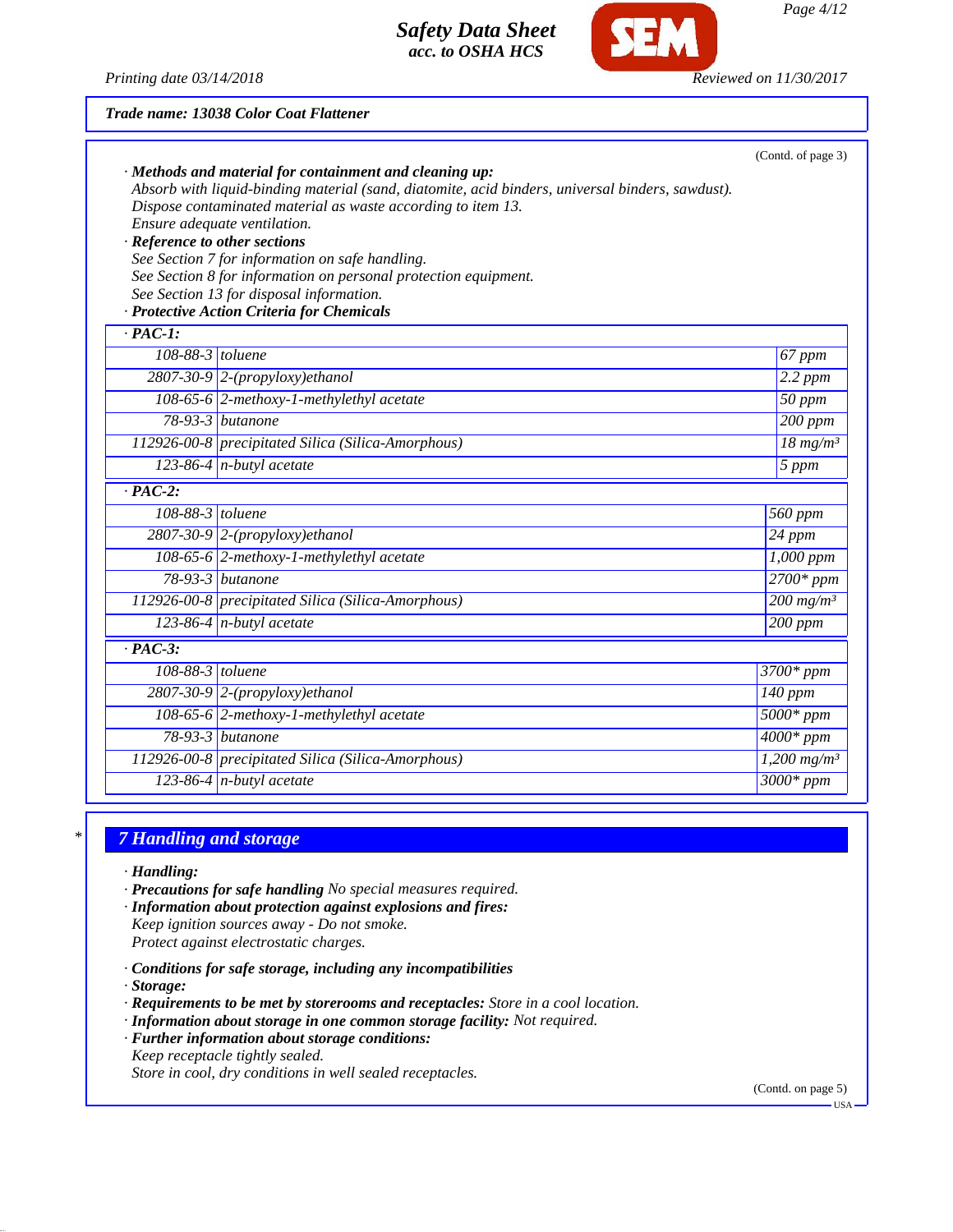*Printing date 03/14/2018 Reviewed on 11/30/2017*

*Trade name: 13038 Color Coat Flattener*

*· Specific end use(s) No further relevant information available.*

#### *\* 8 Exposure controls/personal protection*

| $\cdot$ Additional information about design of technical systems: No further data; see item 7. |  |
|------------------------------------------------------------------------------------------------|--|
| Control parameters                                                                             |  |

#### *· Components with limit values that require monitoring at the workplace:*

*The following constituents are the only constituents of the product which have a PEL, TLV or other recommended exposure limit.*

*At this time, the other constituents have no known exposure limits.*

#### *108-88-3 toluene PEL Long-term value: 200 ppm*

| $*$ 10-min peak per 8-hr shift                      |
|-----------------------------------------------------|
| Short-term value: $560$ mg/m <sup>3</sup> , 150 ppm |
| Long-term value: $375 \text{ mg/m}^3$ , 100 ppm     |
|                                                     |

*Ceiling limit value: 300; 500\* ppm*

*TLV Long-term value: 75 mg/m³, 20 ppm BEI*

## *108-65-6 2-methoxy-1-methylethyl acetate*

*WEEL Long-term value: 50 ppm*

- *78-93-3 butanone PEL Long-term value: 590 mg/m³, 200 ppm REL Short-term value: 885 mg/m³, 300 ppm*
- *Long-term value: 590 mg/m³, 200 ppm TLV Short-term value: 885 mg/m³, 300 ppm Long-term value: 590 mg/m³, 200 ppm*

## *112926-00-8 precipitated Silica (Silica-Amorphous)*

*PEL 20mppcf or 80mg/m3 /%SiO2 REL Long-term value: 6 mg/m³ See Pocket Guide App. C*

*TLV TLV withdrawn*

*BEI*

## *· Ingredients with biological limit values:*

*108-88-3 toluene BEI 0.02 mg/L Medium: blood*

*Time: prior to last shift of workweek Parameter: Toluene*

*0.03 mg/L Medium: urine Time: end of shift Parameter: Toluene*

*0.3 mg/g creatinine Medium: urine Time: end of shift Parameter: o-Cresol with hydrolysis (background)*

(Contd. on page 6)

*Page 5/12*

(Contd. of page 4)

USA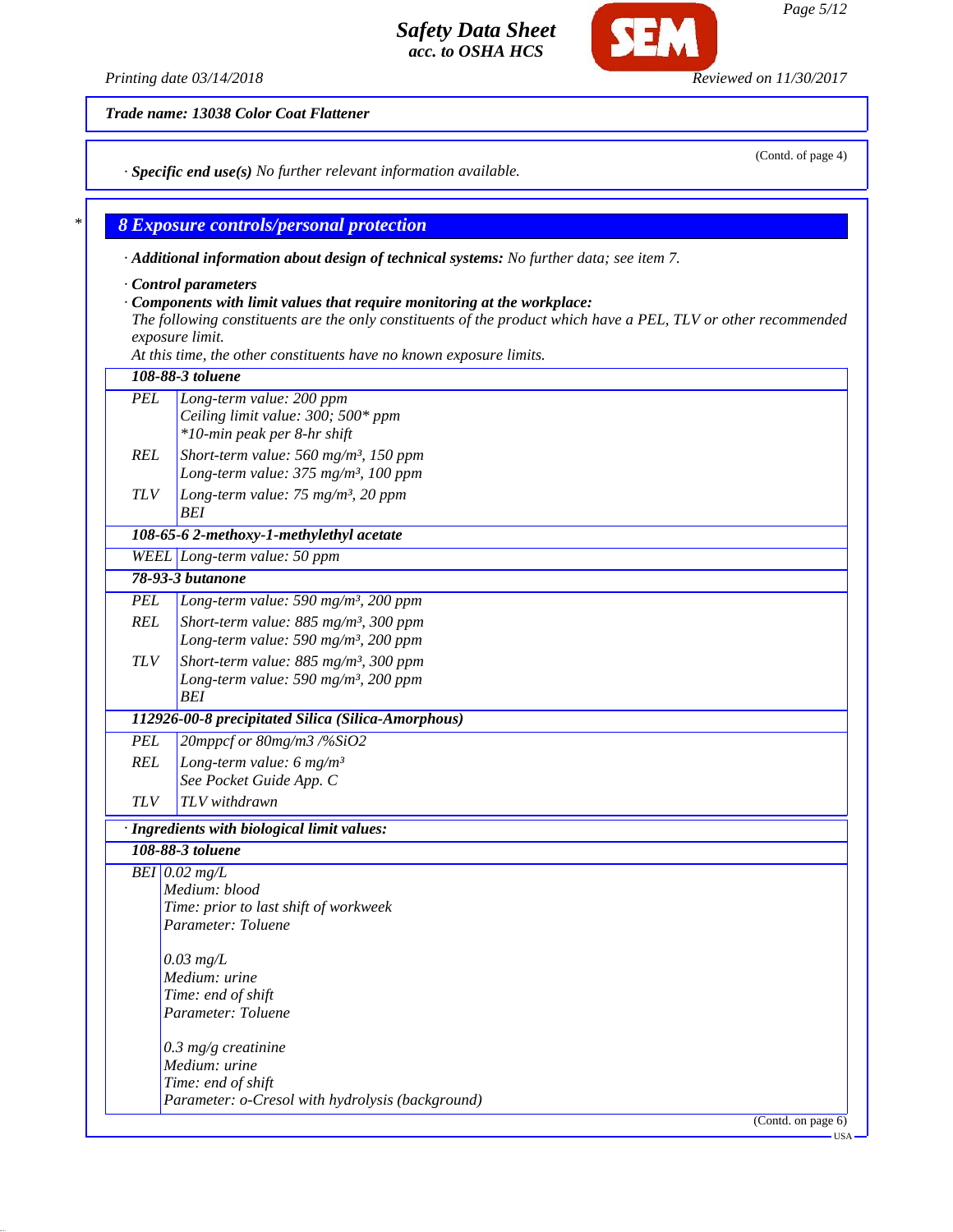*Printing date 03/14/2018 Reviewed on 11/30/2017*

(Contd. of page 5)

*Trade name: 13038 Color Coat Flattener*

| 78-93-3 butanone |
|------------------|
|                  |

*BEI 2 mg/L Medium: urine Time: end of shift Parameter: MEK*

*· Additional information: The lists that were valid during the creation were used as basis.*

## *· Exposure controls*

- *· Personal protective equipment:*
- *· General protective and hygienic measures:*

*Keep away from foodstuffs, beverages and feed. Immediately remove all soiled and contaminated clothing. Wash hands before breaks and at the end of work.*

*Store protective clothing separately.*

*Avoid contact with the eyes and skin.*

## *· Breathing equipment:*

*In case of brief exposure or low pollution use respiratory filter device. In case of intensive or longer exposure use respiratory protective device that is independent of circulating air.*

## *· Protection of hands:*

*Due to missing tests no recommendation to the glove material can be given for the product/ the preparation/ the chemical mixture.*

*Selection of the glove material on consideration of the penetration times, rates of diffusion and the degradation*



*Protective gloves*

*The glove material has to be impermeable and resistant to the product/ the substance/ the preparation.*

#### *· Material of gloves*

*The selection of the suitable gloves does not only depend on the material, but also on further marks of quality and varies from manufacturer to manufacturer. As the product is a preparation of several substances, the resistance of the glove material can not be calculated in advance and has therefore to be checked prior to the application.*

#### *· Penetration time of glove material*

*The exact break trough time has to be found out by the manufacturer of the protective gloves and has to be observed.*

*· Eye protection:*



*Tightly sealed goggles*

## *\* 9 Physical and chemical properties*

#### *· Information on basic physical and chemical properties*

- *· General Information*
- *· Appearance:*
- 
- 
- 
- *· Odor threshold: Not determined.*

*Form: Liquid Color: According to product specification · Odor: Characteristic*

(Contd. on page 7)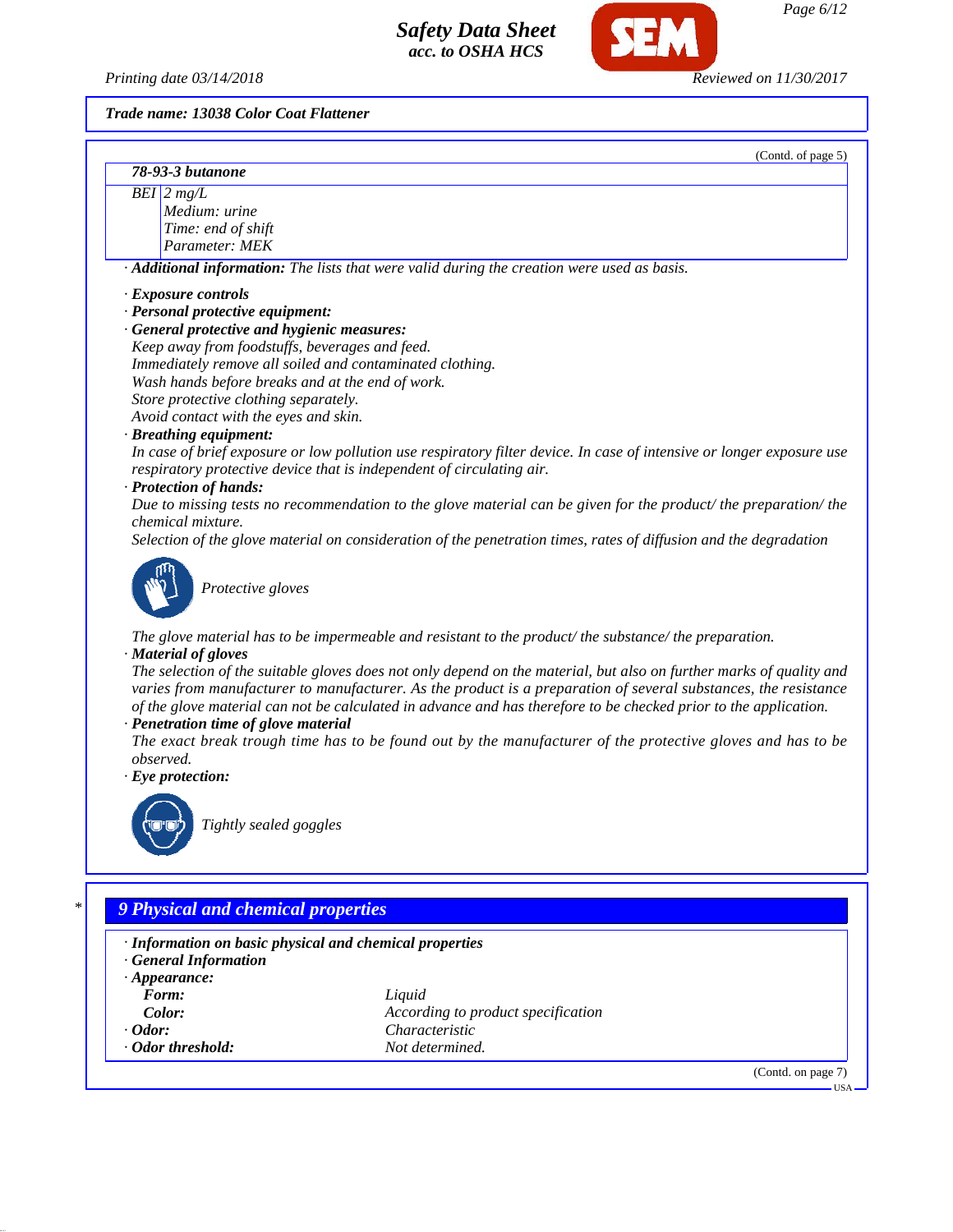

*Printing date 03/14/2018 Reviewed on 11/30/2017*

| Trade name: 13038 Color Coat Flattener |  |  |
|----------------------------------------|--|--|
|                                        |  |  |

|                                                                                                             | (Contd. of page 6)                                                        |
|-------------------------------------------------------------------------------------------------------------|---------------------------------------------------------------------------|
| $\cdot$ pH-value:                                                                                           | Not determined.                                                           |
| $\cdot$ Change in condition<br><b>Melting point/Melting range:</b><br><b>Boiling point/Boiling range:</b>   | Undetermined.<br>79-80.5 °C                                               |
| · Flash point:                                                                                              | -4 °C                                                                     |
| · Flammability (solid, gaseous):                                                                            | Not applicable.                                                           |
| · Ignition temperature:                                                                                     | 535 $\degree$ C                                                           |
| · Decomposition temperature:                                                                                | Not determined.                                                           |
| $\cdot$ Auto igniting:                                                                                      | Product is not selfigniting.                                              |
| · Danger of explosion:                                                                                      | In use, may form flammable/explosive vapour-air mixture.                  |
| · Explosion limits:<br>Lower:<br><b>Upper:</b>                                                              | 1.2 Vol $\%$<br>7 Vol %                                                   |
| $\cdot$ Vapor pressure at 20 $\cdot$ C:                                                                     | $29$ $hPa$                                                                |
| $\cdot$ Density at 20 $\textdegree$ C:<br>· Relative density<br>· Vapor density<br>$\cdot$ Evaporation rate | 0.96797 $g/cm^3$<br>Not determined.<br>Not determined.<br>Not determined. |
| · Solubility in / Miscibility with<br>Water:                                                                | Not miscible or difficult to mix.                                         |
| · Partition coefficient (n-octanol/water): Not determined.                                                  |                                                                           |
| · Viscosity:<br>Dynamic:<br>Kinematic:                                                                      | Not determined.<br>Not determined.                                        |
| · Solvent content:<br>Organic solvents:<br><b>VOC</b> content:                                              | 74.2%<br>74.18%<br>718.0 g/l / 5.99 lb/gl                                 |
| <b>Solids content:</b><br>$·$ Other information                                                             | 24.7%<br>No further relevant information available.                       |

## *\* 10 Stability and reactivity*

*· Reactivity No further relevant information available.*

*· Chemical stability*

*· Thermal decomposition / conditions to be avoided: No decomposition if used according to specifications.*

- *· Possibility of hazardous reactions No dangerous reactions known.*
- *· Conditions to avoid No further relevant information available.*
- *· Incompatible materials: No further relevant information available.*

*· Hazardous decomposition products: No dangerous decomposition products known.*

(Contd. on page 8)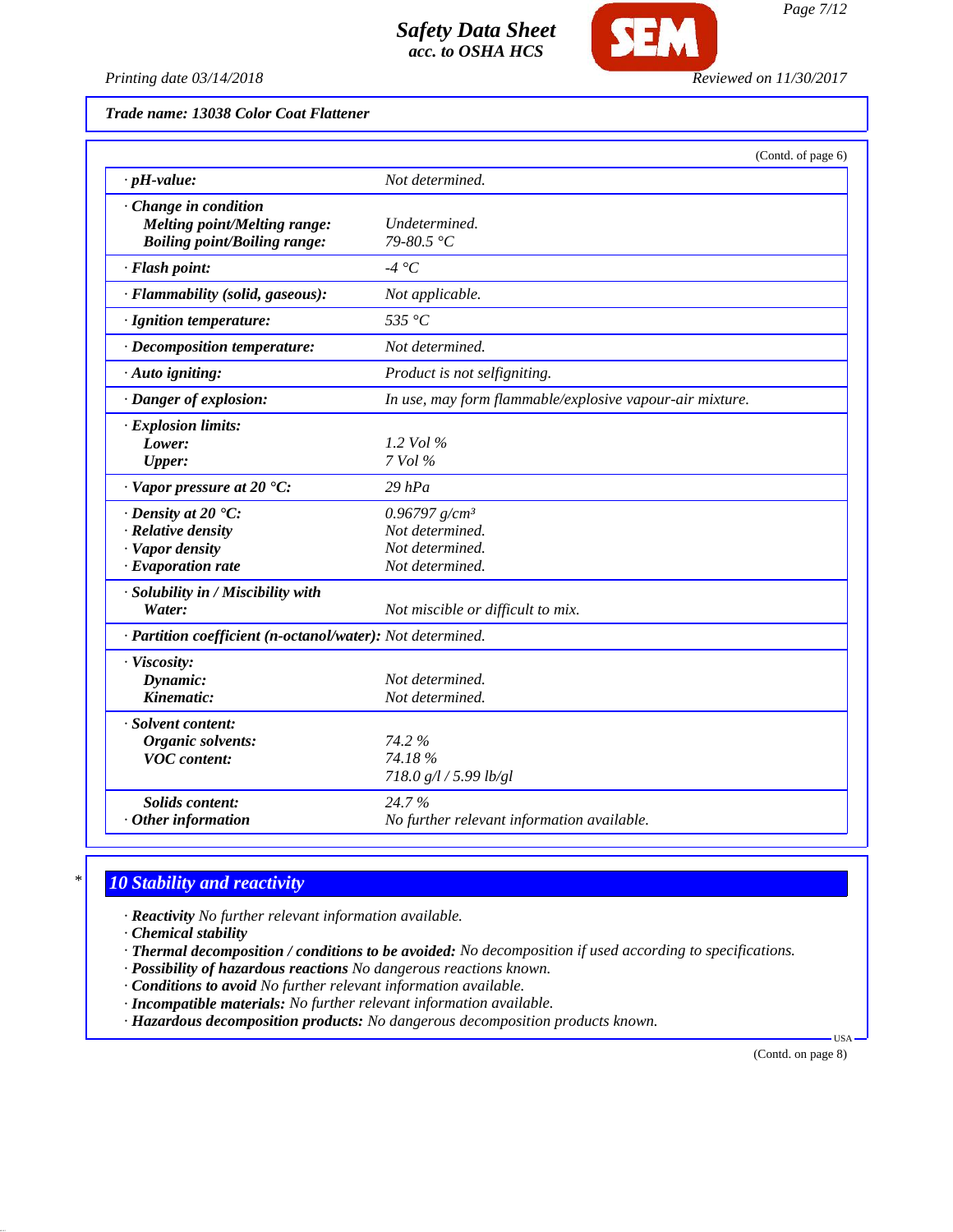

*Trade name: 13038 Color Coat Flattener*

(Contd. of page 7)

| <b>11 Toxicological information</b>                                                                                                                                                                                                                               |  |  |  |  |
|-------------------------------------------------------------------------------------------------------------------------------------------------------------------------------------------------------------------------------------------------------------------|--|--|--|--|
| · Information on toxicological effects                                                                                                                                                                                                                            |  |  |  |  |
| $\cdot$ Acute toxicity:<br>· LD/LC50 values that are relevant for classification:                                                                                                                                                                                 |  |  |  |  |
| 108-88-3 toluene                                                                                                                                                                                                                                                  |  |  |  |  |
| LD50<br>$5,000$ mg/kg (rat)<br>Oral                                                                                                                                                                                                                               |  |  |  |  |
| LD50<br>$12,124$ mg/kg (rabbit)<br>Dermal                                                                                                                                                                                                                         |  |  |  |  |
| Inhalative LC50/4 h 5,320 mg/l (mouse)                                                                                                                                                                                                                            |  |  |  |  |
| $\cdot$ on the eye: Irritating effect.<br>· Sensitization: No sensitizing effects known.<br>· Additional toxicological information:<br>The product shows the following dangers according to internally approved calculation methods for preparations:<br>Irritant |  |  |  |  |
| Carcinogenic categories                                                                                                                                                                                                                                           |  |  |  |  |
| · IARC (International Agency for Research on Cancer)                                                                                                                                                                                                              |  |  |  |  |
| $108-88-3$ toluene<br>3                                                                                                                                                                                                                                           |  |  |  |  |
| · NTP (National Toxicology Program)                                                                                                                                                                                                                               |  |  |  |  |
| None of the ingredients is listed.                                                                                                                                                                                                                                |  |  |  |  |
| · OSHA-Ca (Occupational Safety & Health Administration)                                                                                                                                                                                                           |  |  |  |  |
| None of the ingredients is listed.                                                                                                                                                                                                                                |  |  |  |  |

# *\* 12 Ecological information*

#### *· Toxicity*

- *· Aquatic toxicity: No further relevant information available.*
- *· Persistence and degradability No further relevant information available.*
- *· Behavior in environmental systems:*
- *· Bioaccumulative potential No further relevant information available.*
- *· Mobility in soil No further relevant information available.*
- *· Additional ecological information:*
- *· General notes:*
- *Water hazard class 2 (Self-assessment): hazardous for water Do not allow product to reach ground water, water course or sewage system. Danger to drinking water if even small quantities leak into the ground.*
- *· Results of PBT and vPvB assessment*
- *· PBT: Not applicable.*
- *· vPvB: Not applicable.*
- *· Other adverse effects No further relevant information available.*

(Contd. on page 9)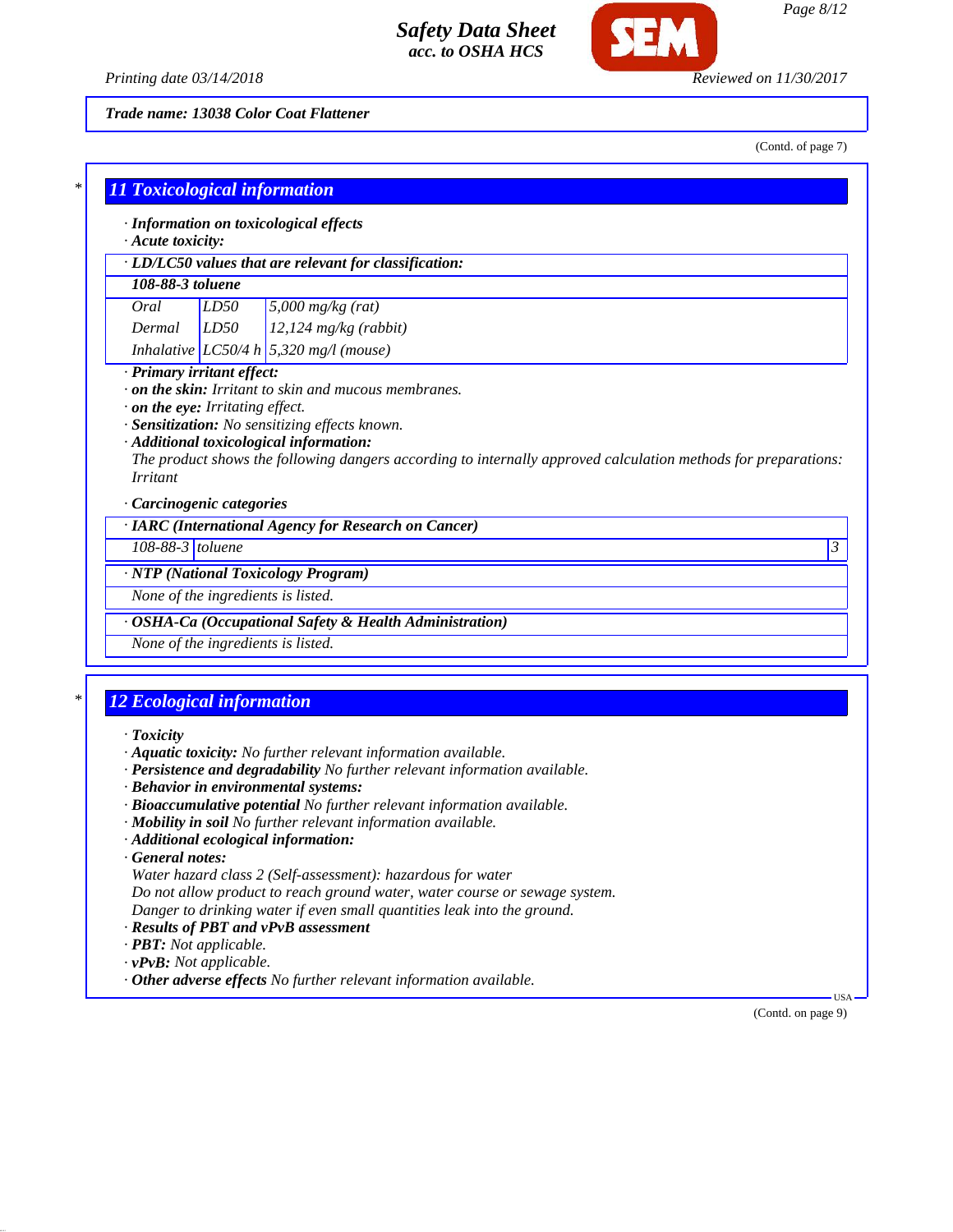*Printing date 03/14/2018 Reviewed on 11/30/2017*

**SEM** 

*Trade name: 13038 Color Coat Flattener*

(Contd. of page 8)

## *13 Disposal considerations*

*· Waste treatment methods*

#### *· Recommendation:*

*Must not be disposed of together with household garbage. Do not allow product to reach sewage system.*

- *· Uncleaned packagings:*
- *· Recommendation: Disposal must be made according to official regulations.*

| · UN-Number<br>· DOT, ADR, IMDG, IATA                                   | <b>UN1263</b>                                               |
|-------------------------------------------------------------------------|-------------------------------------------------------------|
| · UN proper shipping name<br>$\cdot$ DOT<br>$\cdot$ ADR<br>· IMDG, IATA | Paint<br>1263 Paint, special provision 640D<br><b>PAINT</b> |
| · Transport hazard class(es)                                            |                                                             |
| $\cdot$ DOT                                                             |                                                             |
|                                                                         |                                                             |
|                                                                         |                                                             |
| $\cdot$ Class                                                           | 3 Flammable liquids                                         |
| $-Label$<br>ADR, IMDG, IATA                                             | 3                                                           |
|                                                                         |                                                             |
| · Class<br>$-Label$                                                     | 3 Flammable liquids<br>3                                    |
| · Packing group                                                         |                                                             |
| · DOT, ADR, IMDG, IATA                                                  | $I\!I$                                                      |
| · Environmental hazards:                                                |                                                             |
| · Marine pollutant:                                                     | N <sub>O</sub>                                              |
| · Special precautions for user                                          | Warning: Flammable liquids                                  |
| · EMS Number:                                                           | $F-E,S-E$                                                   |
| · Stowage Category                                                      | $\boldsymbol{B}$                                            |
|                                                                         |                                                             |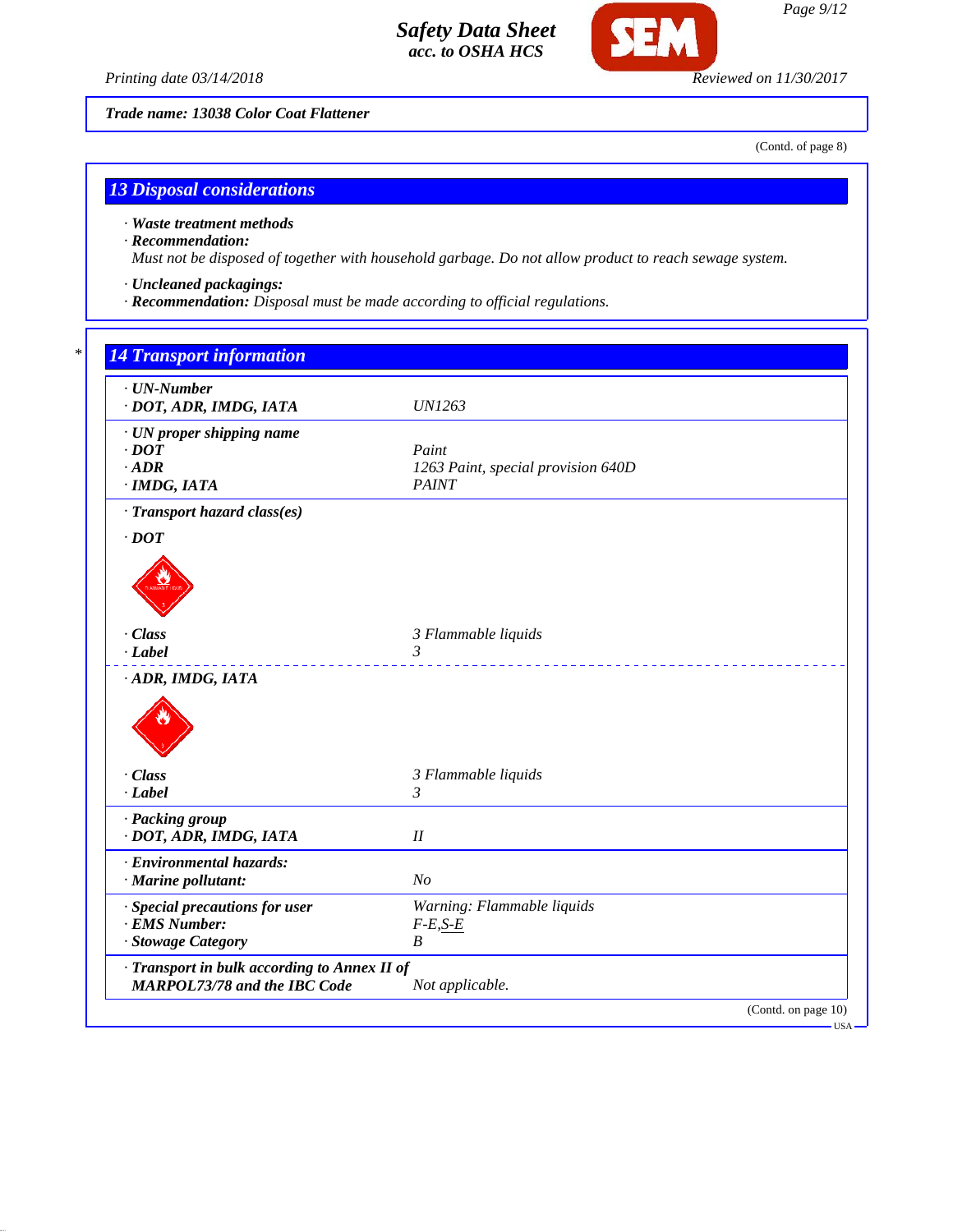

*Printing date 03/14/2018 Reviewed on 11/30/2017*

*Trade name: 13038 Color Coat Flattener*

| (Contd. of page 9)                               |
|--------------------------------------------------|
|                                                  |
|                                                  |
| On passenger aircraft/rail: $5 L$                |
| On cargo aircraft only: 60 L                     |
|                                                  |
| Code: E2                                         |
| Maximum net quantity per inner packaging: 30 ml  |
| Maximum net quantity per outer packaging: 500 ml |
|                                                  |
| 5L                                               |
| Code: E2                                         |
| Maximum net quantity per inner packaging: 30 ml  |
| Maximum net quantity per outer packaging: 500 ml |
| UN 1263 PAINT, SPECIAL PROVISION 640D, 3, II     |
|                                                  |

# *\* 15 Regulatory information*

*· Safety, health and environmental regulations/legislation specific for the substance or mixture · Sara*

| · Section 355 (extremely hazardous substances):             |                     |
|-------------------------------------------------------------|---------------------|
| None of the ingredient is listed.                           |                     |
| · Section 313 (Specific toxic chemical listings):           |                     |
| $108-88-3$ toluene                                          |                     |
| $78-93-3$ butanone                                          |                     |
| · TSCA (Toxic Substances Control Act):                      |                     |
| $108-88-3$ toluene                                          |                     |
| 2807-30-9 2-(propyloxy)ethanol                              |                     |
| 108-65-6 2-methoxy-1-methylethyl acetate                    |                     |
| 9011-05-6 Urea polymer                                      |                     |
| 78-93-3 <i>butanone</i>                                     |                     |
| 123-86-4 $n$ -butyl acetate                                 |                     |
| · TSCA new (21st Century Act) (Substances not listed)       |                     |
| 112926-00-8 precipitated Silica (Silica-Amorphous)          |                     |
| 51796-19-1 Caster oil derivative                            |                     |
| · Proposition 65                                            |                     |
| Chemicals known to cause cancer:                            |                     |
| None of the ingredients is listed.                          |                     |
| Chemicals known to cause reproductive toxicity for females: |                     |
| None of the ingredients is listed.                          |                     |
| · Chemicals known to cause reproductive toxicity for males: |                     |
| None of the ingredients is listed.                          |                     |
|                                                             | (Contd. on page 11) |
|                                                             | - USA               |

*Page 10/12*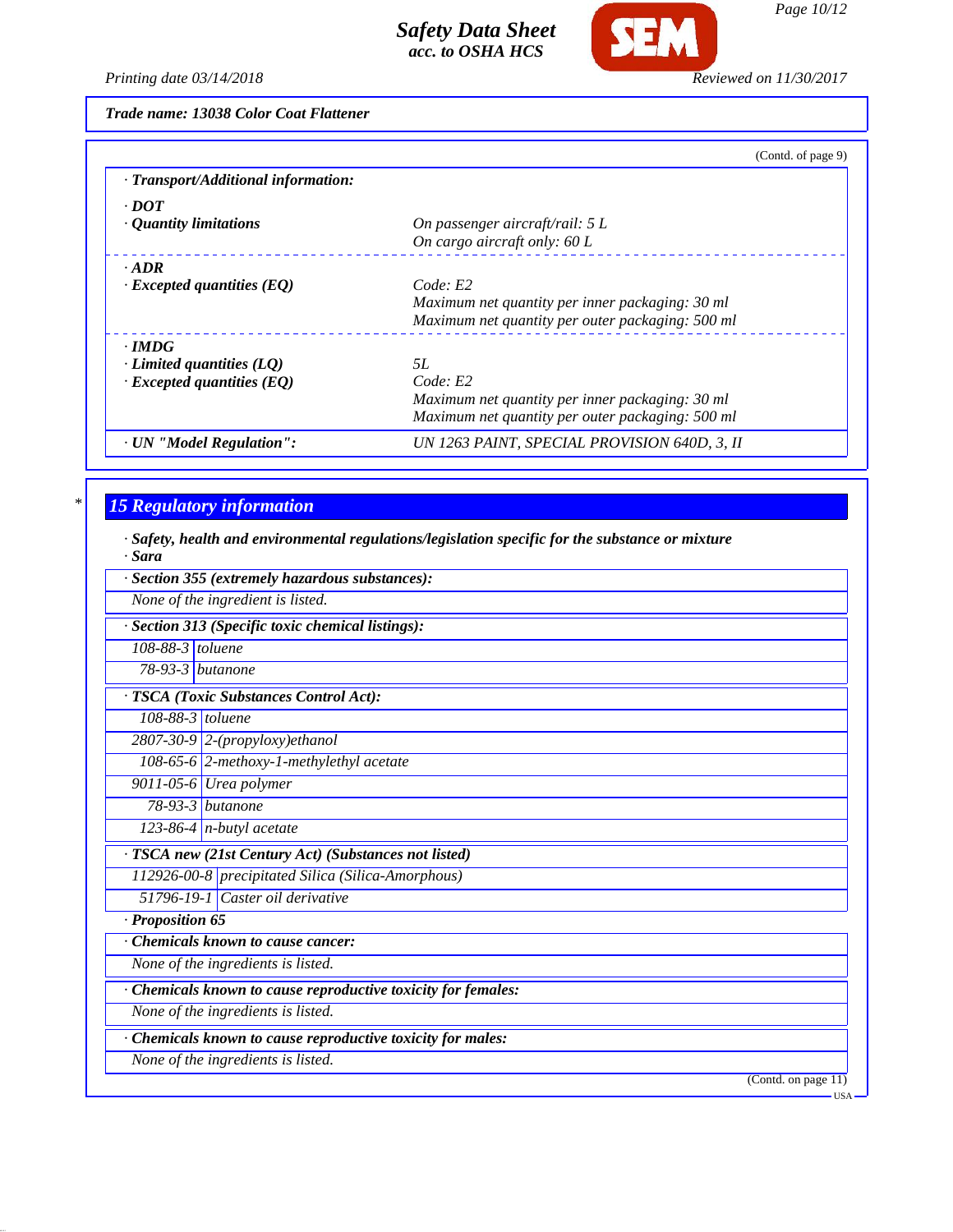

*Page 11/12*

(Contd. of page 10)

*Printing date 03/14/2018 Reviewed on 11/30/2017*

*Trade name: 13038 Color Coat Flattener*

| · Chemicals known to cause developmental toxicity: |  |
|----------------------------------------------------|--|
|----------------------------------------------------|--|

- *108-88-3 toluene*
- *· Cancerogenity categories*
- *· EPA (Environmental Protection Agency)*
- *108-88-3 toluene II*

*78-93-3 butanone I* 

*· TLV (Threshold Limit Value established by ACGIH)*

*108-88-3 toluene A4*

*· NIOSH-Ca (National Institute for Occupational Safety and Health)*

*None of the ingredients is listed.*

*· GHS label elements The product is classified and labeled according to the Globally Harmonized System (GHS). · Hazard pictograms*



*· Signal word Danger*

|                                     | Hazard-determining components of labeling:                                                                                                         |
|-------------------------------------|----------------------------------------------------------------------------------------------------------------------------------------------------|
| toluene                             |                                                                                                                                                    |
| butanone                            |                                                                                                                                                    |
| <b>Hazard statements</b>            |                                                                                                                                                    |
|                                     | H225 Highly flammable liquid and vapor.                                                                                                            |
| H315 Causes skin irritation.        |                                                                                                                                                    |
| H319 Causes serious eye irritation. |                                                                                                                                                    |
|                                     | H361 Suspected of damaging fertility or the unborn child.                                                                                          |
|                                     | H336 May cause drowsiness or dizziness.                                                                                                            |
|                                     | H373 May cause damage to organs through prolonged or repeated exposure.                                                                            |
| <b>Precautionary statements</b>     |                                                                                                                                                    |
| P <sub>201</sub>                    | Obtain special instructions before use.                                                                                                            |
| P <sub>202</sub>                    | Do not handle until all safety precautions have been read and understood.                                                                          |
| <i>P210</i>                         | Keep away from heat/sparks/open flames/hot surfaces. - No smoking.                                                                                 |
| P <sub>240</sub>                    | Ground/bond container and receiving equipment.                                                                                                     |
| P <sub>241</sub>                    | Use explosion-proof electrical/ventilating/lighting/equipment.                                                                                     |
| P <sub>242</sub>                    | Use only non-sparking tools.                                                                                                                       |
| P <sub>243</sub>                    | Take precautionary measures against static discharge.                                                                                              |
| P <sub>260</sub>                    | Do not breathe dust/fume/gas/mist/vapors/spray.                                                                                                    |
| P264                                | Wash thoroughly after handling.                                                                                                                    |
| P271                                | Use only outdoors or in a well-ventilated area.                                                                                                    |
| P280                                | Wear protective gloves/protective clothing/eye protection/face protection.                                                                         |
|                                     | P303+P361+P353 If on skin (or hair): Take off immediately all contaminated clothing. Rinse skin with water/<br>shower.                             |
| $P304 + P340$                       | IF INHALED: Remove person to fresh air and keep comfortable for breathing.                                                                         |
|                                     | P305+P351+P338 If in eyes: Rinse cautiously with water for several minutes. Remove contact lenses, if present<br>and easy to do. Continue rinsing. |
| $P308 + P313$                       | IF exposed or concerned: Get medical advice/attention.                                                                                             |
| P312                                | Call a poison center/doctor if you feel unwell.                                                                                                    |
| P321                                | Specific treatment (see on this label).                                                                                                            |
|                                     | (Contd. on page 12)                                                                                                                                |